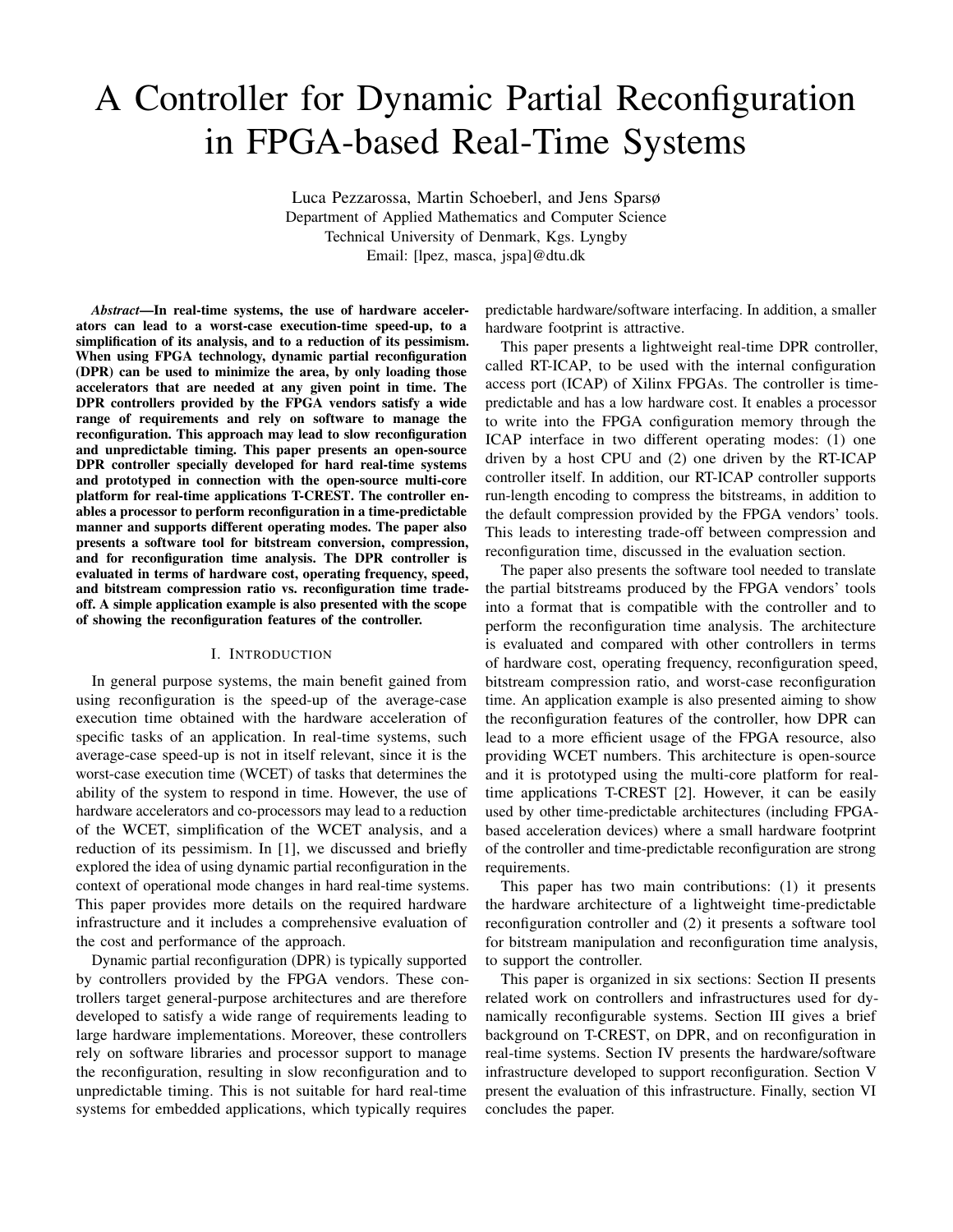#### II. RELATED WORK

The XPS HWICAP reconfiguration controller [3], provided by Xilinx, is an IP core designed to be connected to the processor local bus [4] and it provides the support for DPR using a set of software functions provided in processor-specific libraries. The AXI HWICAP controller [5] by Xilinx delivers the same functionality as the XPS\_HWICAP controller, but it can be interfaced to the AXI4-Lite bus [6]. The associated software library, (currently provided for the MicroBlaze [7] and the PowerPC [8] processors) allows an application programmer to write and read configuration bitstreams, and it enables the modification of single look-up tables and flip-flop properties.

Other reconfiguration controllers managed by the software running on a processor are presented in [9]. The work presents and investigates the performance of three controller architectures, named MST HWICAP, DMA HWICAP, and BRAM HWICAP, strongly inspired by the Xilinx XPS HWICAP controller, and therefore very similar in terms of functionality.

The ZyCAP controller [10] is a custom controller for processor/FPGA hybrid platforms, such as the Xilinx Zynq. The ZyCAP controller is connected to the hardcore processor through the AXI4-Lite bus and to the system memory through the AXI4 bus [6] (where the bitstreams are stored). A direct memory access controller loads the bitstream during reconfiguration using the ICAP interface. Software drivers are associated with the controller and allow the hardcore processor to manage the reconfiguration process.

For all the above mentioned controllers, most of the functionality is provided by software executing on a processor that reads from or writes to the controller interface. These frequent accesses to the controller through the system bus affect the reconfiguration speed and may increase the WCET pessimism, since I/O functions may be difficult to analyze. Moreover, for the Xilinx controllers, the source code is not provided and only netlists are available, making it impossible to perform WCET analysis. In our solution, we aim to minimize the interaction between the processor and the DPR controller, in order to increase time predictability.

Another class of controllers reconfigure in an autonomous fashion, somewhat similar to a direct memory access controller. The PRC controller [11], provided by Xilinx, is an IP core designed to independently manage DPR in reconfigurable designs targeting the Xilinx 7 series FPGAs. The controller is interfaced to a processor through the AXI4-Lite bus [6]. When it receives a software or hardware trigger, it can independently manage the reconfiguration of multiple regions by reading bitstreams from a memory connected to the AXI4-Lite bus and writing these into the ICAP interface. Also for this Xilinx controller, only the netlist is available.

The DPRM controller presented in [12] and the ICAP-I controller presented in [13] offer similar functionality for Xilinx Virtex-5 and Virtex-4 FPGAs, respectively. The DPRM controller supports only bitstream transfers from off-chip flash memories into the FPGA configuration memory, while the ICAP-I controller supports also transfer of bitstreams stored in on-chip BRAMs. The architecture of these two controllers and the BRAM HWICAP are the ones that most resemble the architecture of our RT-ICAP controller. However, our architecture can support a tighter interaction with a processor, as explained in Subsection IV-B.

The  $D^2$ PR controller presented in [14] is an example of a minimal custom DPR controller connected to the ICAP interface. The controller can be configured to include circuitry for configurable error detection and correction, aiming to improve safety in DPR by monitoring for data errors in the partial bitstreams. Our controller relies on the default checksumbased bitstream checking already supported by Xilinx FPGAs.

# III. BACKGROUND

This section provides an overview of the T-CREST multicore platform, background information regarding DPR of FPGAs, and it describes our approach to reconfiguration in real-time systems.

## *A. The T-CREST Multi-Core Platform*

The T-CREST [2] multi-core platform has been developed specifically for use in hard real-time applications. All components have been designed with a focus on time-predictability and with a focus on reducing the complexity and pessimism of the WCET analysis. The platform consists of a number of processing nodes and two networks-on-chip (NoCs): (1) one NoC for message passing traffic between cores and (2) one NoC for traffic between cores and the shared memory.

A processing node consists of a time predictable, dual-issue RISC processor, called Patmos, that is optimized for real-time systems [15]. Patmos contains special instruction and data caches, and local private scratchpad memories (SPMs) for instructions and data. Patmos is supported by a compiler, also developed with a focus on WCET [16] and by the WCET analysis tools aiT [17] from AbsInt and platin [18], which allows static derivation of tight WCET bounds.

The Argo [19] NoC provides message-passing to support inter-processor communication and offers the possibility to set up virtual point-to-point circuits between processor nodes. Data is pushed across these circuits by direct memory access controllers in the source end of the circuit.

For code and larger data structures all processors are connected by a NoC in tree form to the memory controller and then to the shared external main memory. For the memory tree there exist two solutions: (1) the Bluetree [20] memory tree with the Predator memory controller [21] for DRAM memory and (2) a distributed memory arbiter [22] with a memory controller for SRAM memory.

The DPR controller presented in this paper is specifically designed for real-time systems and targets this platform, supplementing it with time predictable reconfiguration capabilities using DPR.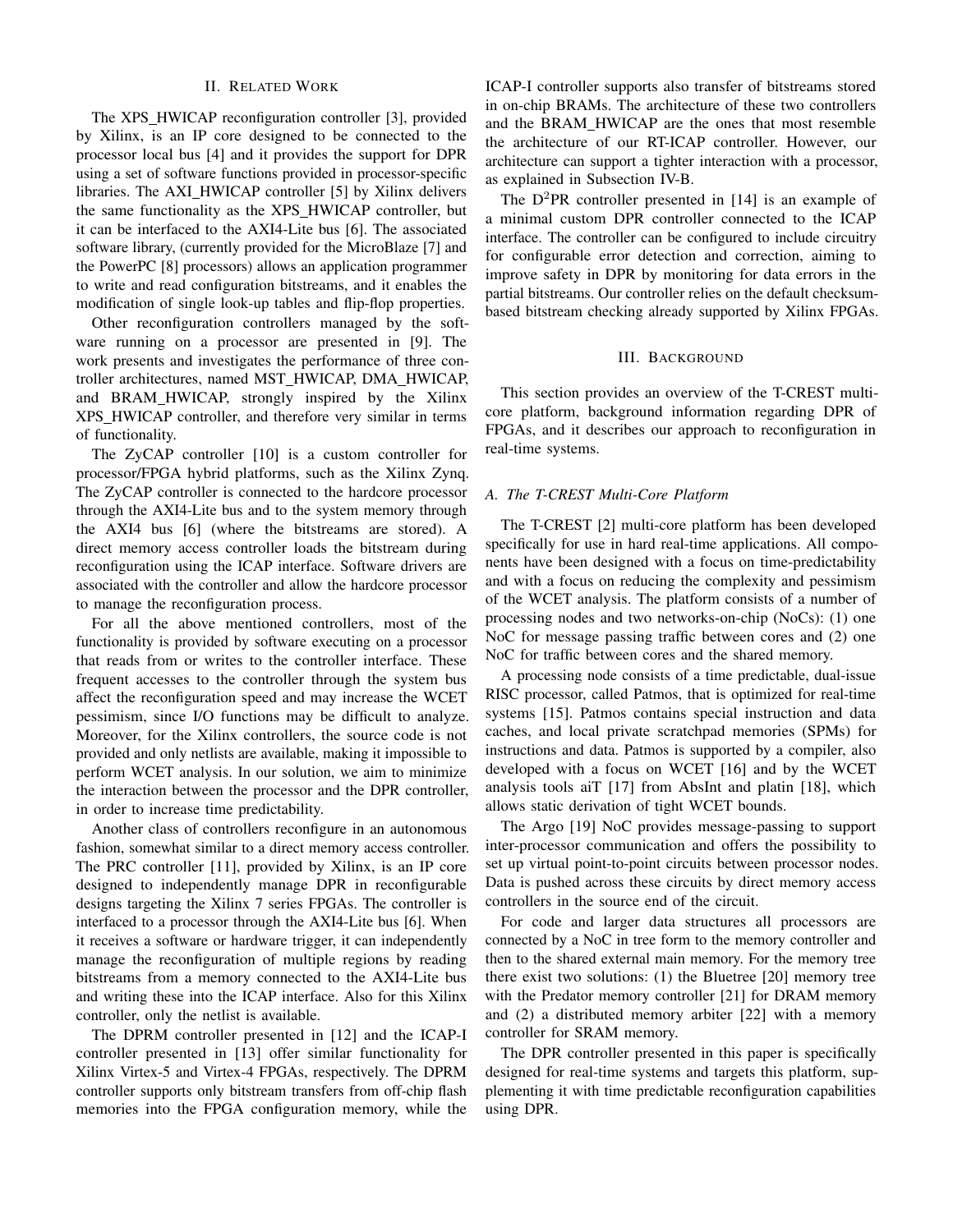# *B. Dynamic Partial Reconfiguration*

DPR is a feature of modern FPGAs that allows the modification of an operating FPGA [23]. Partial bitstreams can be loaded into the FPGA to reconfigure selected regions, without compromising the functionality of other parts of the device. A system that uses DPR can be conceptually divided into a static part and a dynamic part. The static part is configured only once at boot-time with a full bitstream. The dynamic part can be reconfigured multiple times during run-time with different partial bitstreams and it may consist of several independent reconfigurable regions.

When a bitstream is loaded into the FPGA, it is stored in a static RAM called configuration memory. The content of this memory defines the hardware configuration implemented in the FPGA. Therefore, by writing a partial bitstream into the reconfiguration memory, the hardware system implemented in the FPGA is dynamically modified.

For Xilinx FPGAs, DPR can be performed by loading a partial bitstream, at runtime, through one of the FPGA configuration interfaces. In this work, we use the ICAP interface [24]. The ICAP interface is a hardware primitive in Xilinx FPGAs that provides access to the FPGA configuration memory. It allows the user to access configuration registers, read-back configuration data, and to partially reconfigure the FPGA after its initial configuration.

The ICAP interface has separate read and write buses and it can be configured to support a data width of 8, 16, or 32 bits. It has a maximum operation frequency of 100 MHz. Therefore, it can stream at a maximum speed of 400 MB/s. During reconfiguration, the ICAP interface provides information about the current state of the reconfiguration and communicates when the reconfigurable region is successfully reconfigured through an output port. Specific ICAP timing diagrams and bitstream ordering information are provided in [24].

# *C. Reconfiguration in Real-Time Systems*

In the T-CREST platform [2], reconfiguration is associated to an operation mode change. A mode change involves switching from executing one task graph to executing another task graph with different communication and computation guaranteedservices requirements.

The idea is to use DPR to dynamically adapt the hardware platform to the actual needs of a specific mode of operation. This minimizes the hardware resources utilization, by only loading those resources (such as co-processors, hardware accelerators, digital signal processors) that are needed at any given point in time. Moreover, execution time analysis of hardware used to implement software-equivalent tasks is often easier to perform than analysis of a pure software solution. Moving functionality from software into hardware can lead to a simplification of the WCET analysis and therefore to a reduction of its pessimism. This directly translates into a speed-up in the WCET of the tasks executed in hardware.

Figure 1 shows a block diagram of the FPGA implementation of the T-CREST platform with support for DPR [1]. The platform consists of a reconfiguration master processor  $M_{rec}$ 



Fig. 1. Block diagram of the FPGA implementation of the T-CREST platform with DPR support. The reconfiguration master  $M_{rec}$  is connected to the ICAP interface through our RT-ICAP controller. Slave processors are provided with a reconfigurable region and a shared reconfigurable region is also directly connected to the Argo NoC.

and N slave processors  $(S_1, S_2, ..., S_N)$  connected through a message-passing network-on-chip. In this example, each slave processor is provided with a reconfigurable region. In addition, a shared reconfigurable region is also directly connected to the Argo NoC of the T-CREST platform [25]. Custom configurations are also possible. The reconfiguration master Mrec is connected to the ICAP interface through our RT-ICAP controller and it can reconfigure the hardware implemented in the reconfigurable regions of the slaves and in the shared reconfigurable region. In the following sections we focus on the architecture of this controller and the associated tool.

## IV. THE RECONFIGURATION CONTROLLER

This section provides a description of the architecture and the functionality of our RT-ICAP reconfiguration controller. Moreover, it presents the bitstream compression technique, the software tool associated with the controller, and a hardwarelevel reconfiguration time analysis.

#### *A. Overview*

Some of the controllers presented in Section II offer a range of functionalities that are not strictly required by our approach to support reconfiguration in the T-CREST platform, where DPR is used to switch hardware accelerators and co-processor during an operational mode change [1]. Examples of these functions are the read-back, which is typically used for FPGA scrubbing purposes, or the LUT-based reconfiguration used to speed up DPR for specific applications (such as replacement of FIR-filter coefficients).

These additional functionalities increase the hardware complexity and therefore the complexity of the hardware-level reconfiguration time analysis. Moreover, for some of the architectures, the detailed hardware and software architecture of these controllers is not public, making it impossible to perform a precise and reliable WCET analysis.

Our controller is open-source and intended to be used in the T-CREST platform. It is specifically designed to assist processor-initiated partial reconfiguration of processing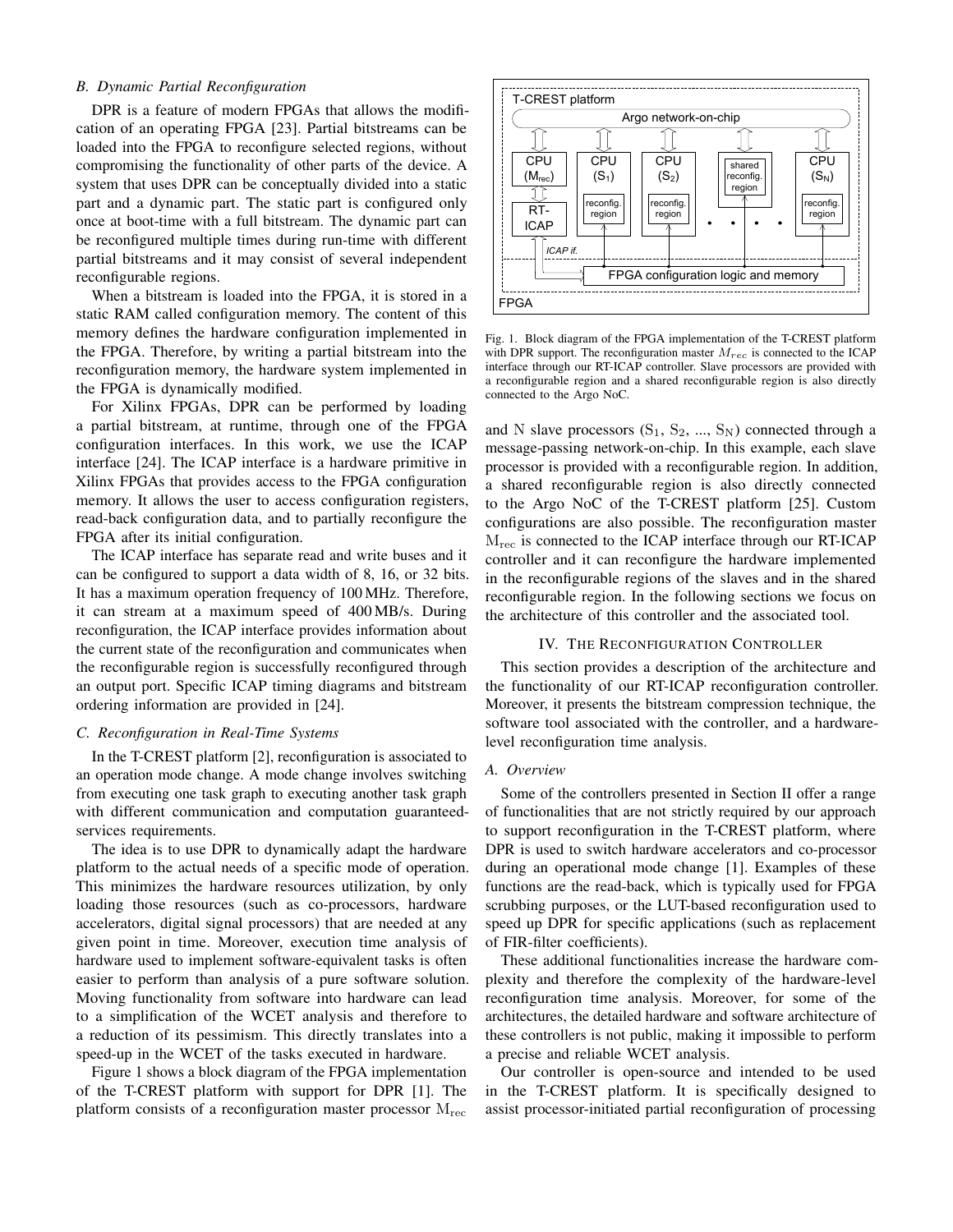

Fig. 2. A block diagram of the RT-ICAP reconfiguration controller and its interfaces, with the possible *status* register values and *control* register commands.

resources such as hardware accelerators. The controller uses run-length encoded bitstream decompression to minimize the size of the bitstream files and it does not support read-back. This lightweight and simple design makes DPR in T-CREST and the timing analysis straightforward and easy, and it results in a small hardware implementation. The controller is implemented in VHDL and it supports the Virtex-4, -5, -6, and the 7-series FPGAs from Xilinx.

#### *B. Architecture and Functionality*

Figure 2 shows a block diagram of our reconfiguration controller. The controller is connected to a processor through an OCP interface [26], to a scratchpad memory (SPM), and to the ICAP interface. A SPM is an on-chip memory that is private to a processor. To use the SPM, the programmer/compiler must allocate data structures in the SPM. In our architecture, the SPM is used to store the reconfiguration bitstreams and also acts as a local general purpose memory for the processor. In comparison to a data cache, the access time for an SPM is guaranteed to be a single cycle. This is one further element that distinguishes our RT-ICAP controller from the ones discussed in Section II.

Our RT-ICAP controller is interfaced with the processor through a set of 32-bit registers. The *status* register can be read by the processor to monitor the controller/reconfiguration status. The *control* register can be written by the processor to manage the controller. The possible *status* register values and the *control* register commands are listed in Figure 2. The functionality of the other registers is explained below.

Our RT-ICAP controller can operate in two different modes: *SPM-stream* and *CPU-stream* mode. When the controller operates in *SPM-stream* mode, it autonomously fetches the bitstream from the SPM. In order to start a reconfiguration, the bitstream is stored in the SPM and the processor configures the *bs addr* register with the SPM address that points at the beginning of the bitstream and the *bs length* register

with the length (in bytes) of the bitstream. By writing the *START SPM STREAM* command into the *control* register, the processor starts the transfer from the SPM to the ICAP. The *status* register reports the controller status, including the end of the reconfiguration process. With this operating mode, it is possible to achieve the maximum transfer speed of the ICAP interface, but it requires that the bitstream fits into the SPM. When possible, for example if a reconfiguration is scheduled to happen at a certain point in time, bitstream pre-fetching from main memory (on-chip or off-chip) to the SPM can be performed by the reconfiguration master to minimize the reconfiguration time during a mode change. Therefore, it should be used for small bitstreams associated to reconfigurable regions that require a fast reconfiguration.

When the controller operates in *CPU-stream* mode, it receives the bitstream from the processor as a sequence of writes. In order to start a reconfiguration, the processor must first configure the *bs length* register and write the *START CPU STREAM* command into the *control* register. Then, the bitstream is written into the *stream in* register of the controller. The CPU reads the bitstream from some on-chip or off-chip memory. This operating mode is slower than the maximum speed of the ICAP controller and the bottleneck is typically determined by the bandwidth to the (off-chip) memory from where the processor reads the bitstream. This mode of operation should be used when it is not possible to store the bitstream into the SPM (e.g., in case of an unexpected mode change triggered by an aperiodic event). The advantage is that it avoids potentially large SPMs.

# *C. Bitstream Compression*

The size of the SPM is a limiting factor of our approach in *SPM-stream* operating mode. To overcome this limitation, lossless compression techniques can be used to decrease the size of a partial bitstream and therefore the memory needed for storage. The application of the most common compression techniques (e.g. run-length encoding, Huffman, Arithmetic, Lempel-Ziv, etc.) on Xilinx bitstreams is a well-known topic and it is explored in the work presented in [27], [28] and [29].

In our implementation, we have selected a simple run-length encoding (RLE) compression technique in order not to affect the reconfiguration speed and not to increase the hardware cost of performing decompression. Moreover, implementing the RLE decompression in hardware instead of a software task executed by the reconfiguration master processor contributes to the reduction of the complexity of the WCET analysis. The data element size used for the compression is the same as the data size of the ICAP interface. In the following, we refer to data element of this size as 'character'. The idea is to store sequences of repeated characters (data run) as a single character and a count identified by an escape character. In the bitstream, when a data run longer than three elements gets compressed, it appears as an escape value to signal the beginning of a compressed sequence, followed by the count and the data itself. A single escape value is represented in the compressed bitstream as replicated character to distinguish it from a compressed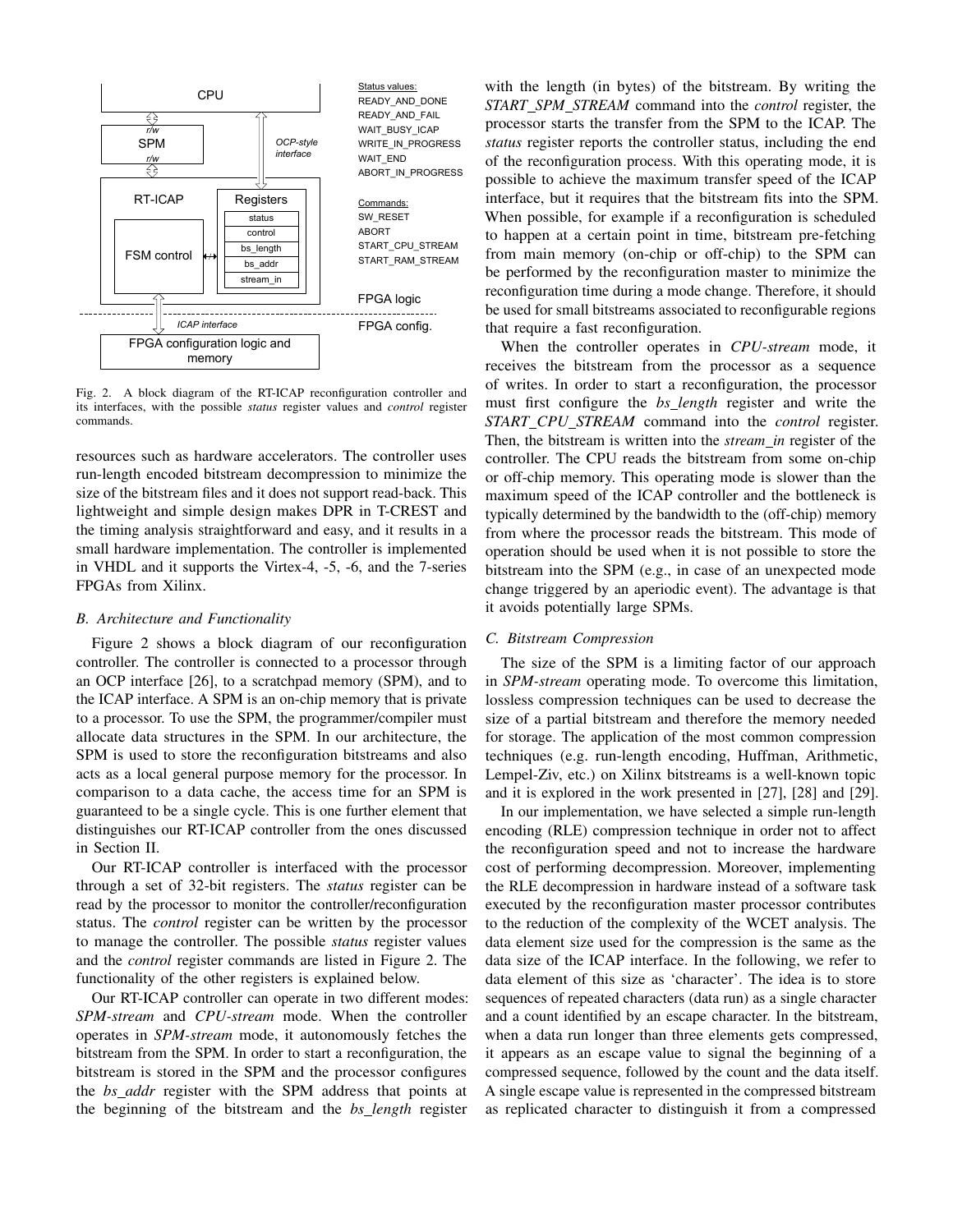

Fig. 3. An example of the RLE compression on a sequence of characters. In this example, the escape character is 'e'.

sequence. Figure 3 shows an example of RLE compression on a sequence of characters. The escape character is 'e'. The bitstream is compressed by the software tool presented in the following subsection, and it is decompressed in hardware by the controller.

The tools provided by the FPGA vendors offer a bitstream compression functionality based on writing identical configuration frames once, instead of writing each frame individually. A frame is the smallest addressable segment of the FPGA configuration memory space and its size is in the order of KB, depending on the FPGA model (e.g., 5.7 KB for the Virtex-6 FPGA). If more than one frame has identical data, the frame is loaded into the configuration logic and written to multiple address locations in parallel. In this case, the decompression is executed by the FPGA logic that manages the reconfiguration (not accessible by the user). The RLE technique can be used stand-alone or in addition to the frame-based compression offered by the Xilinx tools. The trade-off between compression ratio and reconfiguration time is discussed and evaluated in Subsection V-B.

# *D. Tool Support and Timing Analysis*

The hardware architecture is supported by a software tool, named *convbitstream*. This tool performs two tasks: (1) it compresses the partial bitstreams produced by the Xilinx tools and converts them to the format required by our RT-ICAP controller, and (2) for each compressed bitstream it computes the time that the RT-ICAP controller takes to perform the reconfiguration. The time is computed for both the *SPM-stream* and *CPU-stream* mode and explained in detail below.

Similarly to the other tools of the T-CREST platform [2], *convbitstream* receives as input an XML file specifying parameters that control the compression and format conversion as well as a path to a directory containing the bitstream files to be processed. For each bitstream provided as input, the tool produces the converted bitstream in two formats: as a binary file, to be used if the bitstreams are stored in an off-chip memory, and as an array declaration in a C file containing all the bitstreams in the form of arrays, to be used to embed a bitstream into a C program. The operations that are performed on the bitstream are bit-swapping [24], RLE compression, and translation into an RT-ICAP compatible format.

For each compressed bitstream the *convbitstream* tool computes the time it takes to perform the corresponding partial reconfiguration. The reconfiguration time  $T_{rec}$  is from the moment when the processor (or a master device) starts the reconfiguration and until the partial bitstream is completely written into the FPGAs configuration memory. This reconfiguration time is needed during WCET analysis of an application that uses the reconfiguration feature, and it depends on properties of the RT-ICAP controller and on properties of the compressed bitstream.

The reconfiguration time is computed using Eq. (1) and it is the period of the clock signal,  $T_{clk}$  times the number of clock cycles as a sum of three contributions: the number of cycles needed to invoke (initialize and finalize) a reconfiguration, the number of cycles needed to transfer the compressed bitstream into the RT-ICAP controller and the number of additional cycles required to expand compressed data runs and write these into the reconfigurable area of the FPGA.

$$
T_{rec} = T_{clk} \{ n_{oh} + n_{if} n_s + \sum_{i=1}^{n_r} (R_{i\_len} - 1) \}
$$
 (1)

- $n_{oh}$  is a small overhead required for starting and finishing a reconfiguration; for our RT-ICAP controller this is 3 cycles.
- $n_{if}$  is the number of cycles to write a character into the RT-ICAP controller; for *SPM-stream* mode this is 1 cycle and for *CPU-stream* mode it is 2 clock cycles (the time for an OCP-transaction [26]). In parallel, a character is written into the reconfigurable area of the FPGA in one clock cycle.
- $n_s$  is the length of the compressed bitstream, which includes the number of simple (uncompressed) characters, the number of escape sequences (each comprising two characters), and the number of compressed data runs. In the example shown in Figure 3, these elements are marked yellow, red and blue respectively.
- The third contribution is the number of additional clock cycles required for writing repeating characters into the reconfigurable area of the FPGA:  $n_r$  is the number of compressed data runs and  $R_{i\_len}$  is the number of times a compressed character repeats in the  $i$ -th data run.

The parameters  $n_{oh}$  and  $n_{if}$  characterize the RT-ICAP controller and  $n_s$ ,  $n_r$ , and  $R_{i\_len}$  characterize the bitstream.

When the controller operates in *CPU-stream* mode, the bitstream is loaded from main memory or other form of external storage. The time needed for this is independent of the RT-ICAP controller and needs to be analyzed separately with a relevant tool. In T-CREST, the WCET analysis tools aiT [17] and platin [18] can be used to perform the WCET analysis. This information, together with the reconfiguration time provided by our analysis, is needed for the application-level WCET analysis that uses the reconfiguration feature.

# V. EVALUATION

This section evaluates the proposed architecture in terms of hardware cost, operating frequency, reconfiguration speed,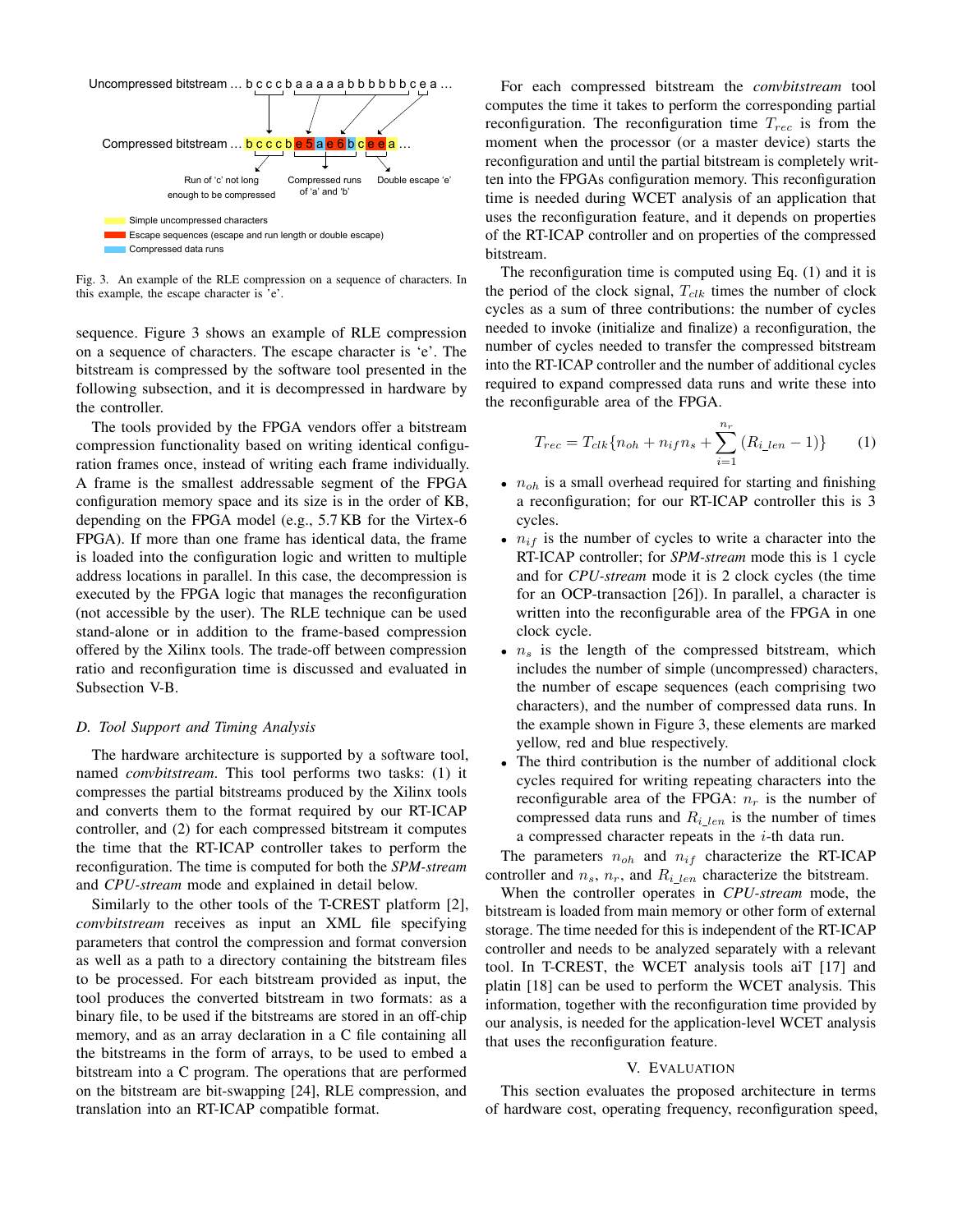TABLE I CHARACTERIZATION IN TERMS OF HARDWARE RESOURCES, MAXIMUM CLOCK FREQUENCY, AND RECONFIGURATION SPEED OF OUR RECONFIGURATION CONTROLLER AND COMPARISON WITH RELATED PUBLISHED DESIGNS.

| Controller                 | Target<br><b>FPGA</b> |      | Hardware resources | $f_{max}$      | Recon. speed |                    |
|----------------------------|-----------------------|------|--------------------|----------------|--------------|--------------------|
|                            |                       | FF   | <b>LUT</b>         | <b>BRAM</b>    | (MHz)        | (MB/s)             |
| <b>RT-ICAP</b>             | Kintex-7              | 101  | 245                | $\theta$       | >300         | 382.2 <sup>1</sup> |
| <b>PRC</b> [11]            | Kintex-7              | 1270 | 1075               | $\theta$       | >100         | n/a                |
| $ZyCAP$ [10]               | $Z$ ynq-7000          | 806  | 620                | $\theta$       | >100         | 382                |
| <b>RT-ICAP</b>             | Virtex-6              | 88   | 190                | $\theta$       | 323          | 382.2 <sup>1</sup> |
| <b>DPRM</b> [12]           | Virtex-6              | 77   | 109                | $\theta$       | 379          | $6.6^2$            |
| $D^2$ PR [14] <sup>3</sup> | Virtex-6              | 112  | 249                | $\theta$       | >100         | 400                |
| XPS_HWICAP [3], [30]       | Virtex-5              | 745  | 741                | 3              | >100         | 1.3 <sup>2</sup>   |
| $AC$ $ICAP$ $[30]$         | Virtex-5              | 1667 | 1161               | 7              | >100         | 381.0              |
| $ICAP-I [13]$              | Virtex-4              | 303  | 177                | $\theta$       | 90           | 180.0              |
| DMA HWICAP [9]             | Virtex-4              | 4277 | 977                | $\theta$       | 121          | $82.1^2$           |
| MST HWICAP [9]             | Virtex-4              | 1083 | 918                | $\mathfrak{D}$ | 200          | 234.5              |
| <b>BRAM_HWICAP [9]</b>     | Virtex-4              | 963  | 469                | $32^{4}$       | 121          | 332.1              |

<sup>1</sup> SPM-stream mode. <sup>2</sup> Using off-chip memory. <sup>3</sup> Synchronous version - no error check. <sup>4</sup> Including storage.

bitstream compression ratio, and worst-case reconfiguration time. Finally, it presents a simple application example of the reconfiguration features offered by the presented architecture, including WCET estimations, hardware resources, and configuration speed results. All the results of our architecture, presented in this section, were produced using Xilinx Vivado (v16.4) targeting the Xilinx Kintex-7 FPGA (model XC7K325T-2FFG900C) and using Xilinx ISE and PlanAhead (v14.7) targeting the Xilinx Virtex-6 FPGA (model XC6VLX240T-1FFG1156). All the synthesis properties were set to their defaults. The data size of the ICAP interface is 32 bits.

#### *A. Hardware and Performance*

Table I presents hardware resources, maximum clock frequency, and reconfiguration speed. Our architecture is compared against some of the controllers presented in the related work and listed in the first column of the table. For these controllers, the results are taken from the respective publication. The second column of the table reports the target FPGA used to produce the results.

Table I shows the FPGA hardware resource usage in terms of flip-flops (FFs), look-up tables (LUTs), and block-RAMs (BRAMs) for our controller and for the other designs. The BRAM used to store the bitstreams needed to produce the hardware results of Table I is not taken into account (except for the BRAM HWICAP). The hardware results for 7-series, Virtex-6 and -5 FPGAs can be quantitatively compared, since these FPGAs use 6-input LUTs. Virtex-4 FPGAs use 4 input LUTs, therefore the LUT results are only reported for qualitative comparison. We can observe that our controller is comparable in size with the controllers DPRM [12],  $D^2$ PR [14] (synchronous version without error check), and ICAP-I [13], even if our controller offers more functionality than these, such as support of two operating modes, bitstream compression, and a *status*/*control* register based interface. Our controller is considerably smaller than the other controllers.

Table I also presents the maximum operating frequency of our controller and of the other designs. In practical applications, the controller typically runs at the same operation frequency as the ICAP interface (max. 100 MHz) in order to avoid clock domain crossing. We can observe that all the controllers are able to meet this constraint, except for the ICAP-I.

Table I shows, in the last column, the reconfiguration speed computed as a ratio between the bitstream size and the reconfiguration time as defined in Subsection IV-D. The operating frequency is assumed to be 100 MHz for all the controllers, except for the ICAP-I (90 MHz). The reconfiguration speed is computed assuming the bitstream stored in an on-chip memory. In the cases where an on-chip memory is not available, we report for qualitative comparison the reconfiguration speed when the bitstreams are stored in an off-chip flash memory (marked with the superscript<sup>2</sup>).

For our controller, the table shows the speed for the *SPMstream* mode calculated as average of the reconfiguration speed of 6 different RLE-compressed sample bitstreams of size between 13.1 KB and 129.7 KB. We can observe that, for our controller, reconfiguration speed is comparable or faster than the one of the other controllers, except for the  $D^2PR$  [14] (synchronous version, no error check) which is faster, since it does not offer any further functionality, such as compression and register based interface.

## *B. Bitstream Compression and Reconfiguration Time*

This subsection evaluates the compression capability of the *convbitstream* tool and shows the trade-off between compression and reconfiguration time. Table II presents the compression ratios of three sample bitstreams. The compression ratio is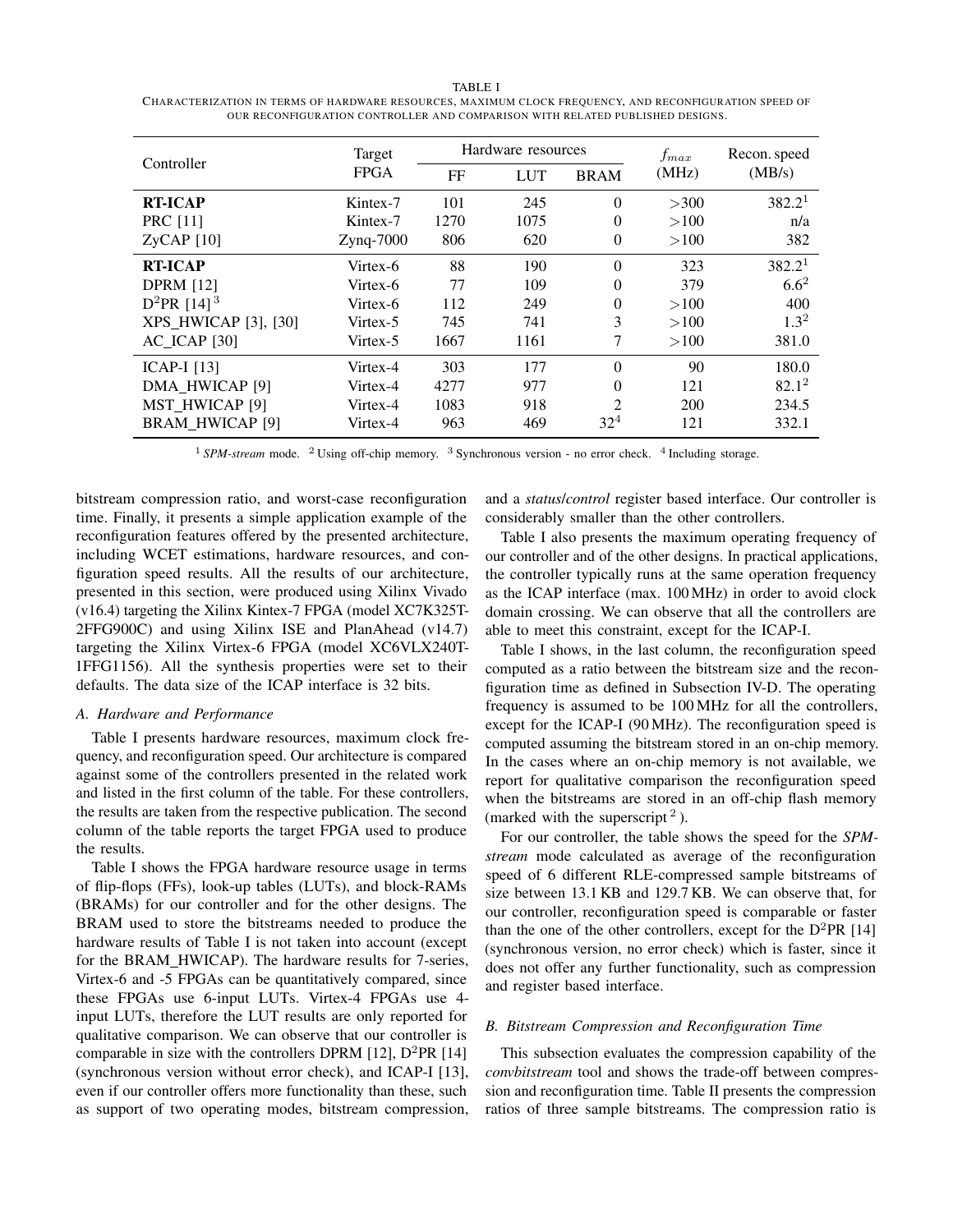#### TABLE II

BITSTREAM COMPRESSION RATIOS USING OUR RLE COMPRESSION, THE XILINX COMPRESSION ONLY, AND OUR RLE COMPRESSION ON TOP OF THE XILINX ONE FOR THREE BITSTREAM WITH DIFFERENT UTILIZATION RATIOS. THE RECONFIGURABLE REGION SIZE IS 880 SLICES AND THE UNCOMPRESSED BITSTREAM SIZE IS 184.8 KB.

| Bitstream    | Recon. region<br>utilization |       | $RLE+X$ ilinx |     |                    |             |
|--------------|------------------------------|-------|---------------|-----|--------------------|-------------|
|              |                              | Ideal | RLE.          |     | Xilinx. RLE+Xilinx | size $(KB)$ |
| Mult. & Add. | 91%                          | 4. I  | 1.4           | 1.3 | 1.4                | 132.5       |
| Adder        | 55%                          | 6.4   | 2.0           | 1.4 | 1.9                | 95.1        |
| <b>Blank</b> | $0\%$                        | 38.9  | 14.1          | 2.2 | 8.7                | 21.2        |

#### TABLE III

COMPUTED AND MEASURED RECONFIGURATION TIME, EXPRESSED IN CLOCK CYCLES (CC), FOR THE UNCOMPRESSED AND COMPRESSED SAMPLE BITSTREAMS FOR THE *SPM-stream* OPERATING MODE.

| <b>Bitstream</b> |          | Measured (CC) |       |                   |                 |
|------------------|----------|---------------|-------|-------------------|-----------------|
|                  | Uncompr. | RLE.          |       | Xilinx RLE+Xilinx | $RLE + X$ ilinx |
| Mult. & Add.     | 47311    | 48745         | 37384 | 38994             | 38999           |
| Adder            | 47311    | 49480         | 33782 | 36105             | 36109           |
| <b>Blank</b>     | 47311    | 48655         | 21175 | 22527             | 22529           |

defined as the size of the uncompressed bitstream divided the by the size of the compressed one.

To produce these results, we used a reconfigurable region size of 880 slices for all the experiments. The uncompressed bitstream size, which depends only on the size of the reconfigurable region, is 184.8 KB. A double-precision floating-point multiplier and adder generated with FloPoCo [31] (2406 FFs, 2524 LUTs, 12 DSPs) is implemented in the reconfigurable region to obtain the utilization value of 91 %. A doubleprecision floating-point adder (1665 FFs, 1499 LUTs) is used to produce utilization of 55 %. Leaving the reconfigurable region without any hardware implementation produces a blank bitstream with utilization of 0 %.

Table II shows the ideal compression ratio and the ratios obtained by our RLE compression applied on a bitstream, by the Xilinx tools compression only, and by our RLE compression applied on a bitstream already compressed by the Xilinx tools. For the latter, Table II reports also the compressed bitstream size. The ideal compression ratio specifies a theoretical upper bound and it is derived from the 32-bit-based information entropy of the entire bitstream. All the compression ratios are referred to the uncompressed bitstream size.

We can observe that the RLE compression introduces a significant reduction of the bitstream size and that it performs better than the native compression offered by the Xilinx tools. Moreover, it can further decrease the size of the bitstream already compressed by the Xilinx tools because the granularity of our compression is considerably smaller than a frame. However, considering the reconfiguration time, we can observe that a bitstream compressed with both the RLE and the Xilinx native compression has a considerably shorter reconfiguration time (about 50 % on average) than the one compressed with RLE only, since the Xilinx decompression logic writes identical configuration frames concurrently to multiple addresses. Therefore, the combination between the RLE and the Xilinx native compression, even if not as good as the pure RLE in terms of compression ratio, can be considered as the best trade-off between a high compression ratio and a low reconfiguration time.

Table III presents the reconfiguration time computed with the *convbitstream* tool and expressed in clock cycles, for the uncompressed bitstreams and for the bitstreams compressed using the techniques evaluated in Table II, for the *SPM-stream* operating mode.

For the bitstreams compressed with both the RLE and the Xilinx native compression, Table III also reports the measured reconfiguration time. With this measurement we verify our computed WCET of the reconfiguration time. The measurement is executed using the RT-ICAP controller connected to a Patmos processor [15] and implemented on the Xilinx Virtex-6 FPGA. The time interval is measured by the software running on the processor. Since the end of the reconfiguration process is determined by polling the *status* register of the RT-ICAP controller in a loop, a small measurement overhead is observed. This overhead is in the order of few clock cycles and, when executing the WCET analysis of a task that uses reconfiguration, it is taken into account by the analysis tool. The results show that the computed reconfiguration time is correct. By removing the measurement overhead, it is possible to notice that there is no pessimism in the estimation of the total reconfiguration time.

#### *C. Application Example*

The scope of this simple application example is to provide a further evaluation of the RT-ICAP controller in the context of an operation mode change. The architecture used for this application example consists of a Patmos processor [15], a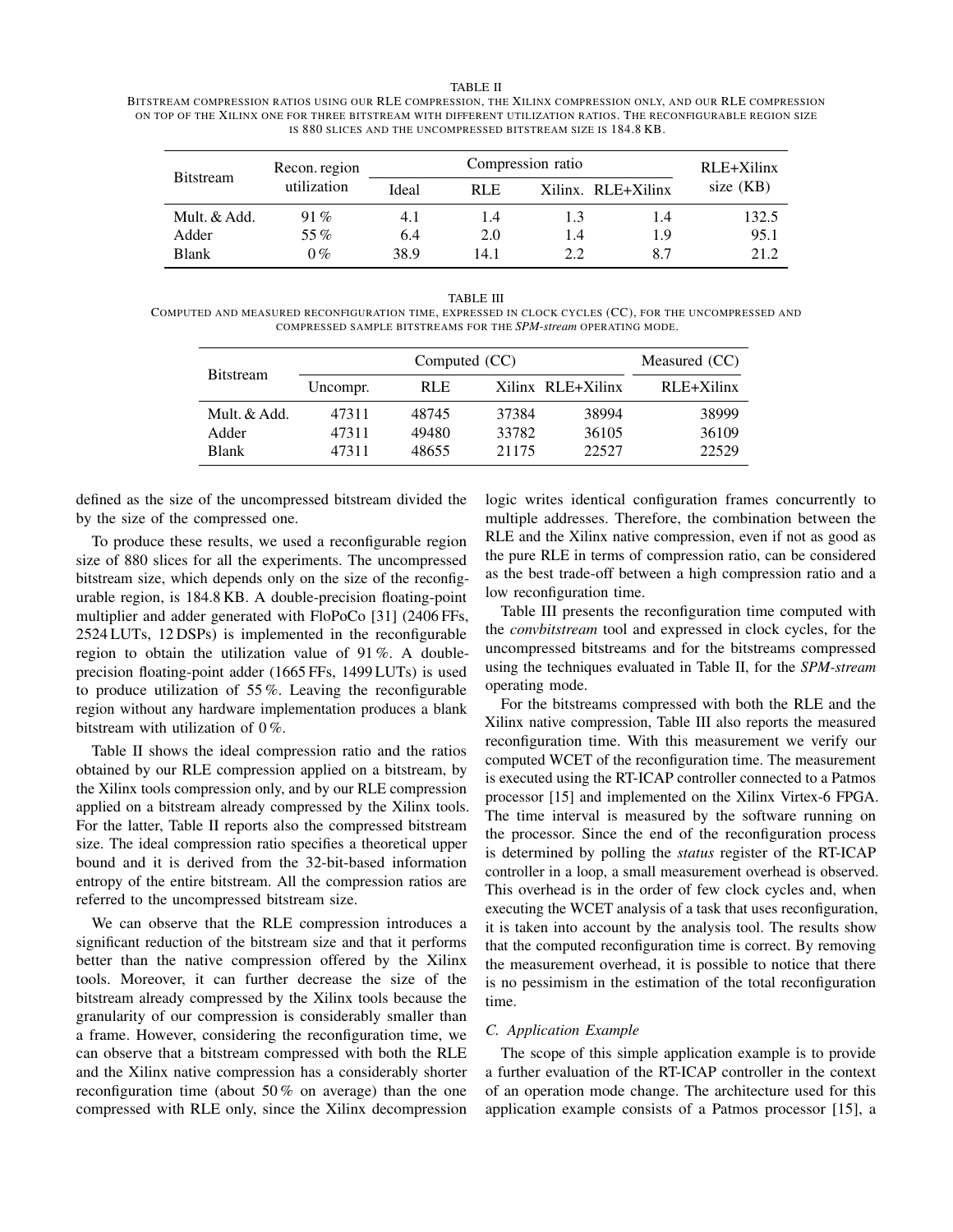TABLE IV COMPUTED WCET AND MEASURED EXECUTION TIME Texe FOR THE SW,  $\rm HW_{std},$  and  $\rm HW_{dpr}$  test-cases for 10-by-10 MATRICES, EXPRESSED IN CLOCK CYCLES (CC).

| Test-case      | WCET (CC) | $T_{\rm exc}$ (CC) |
|----------------|-----------|--------------------|
| SW             | 8197134   | 481661             |
| $HW_{std}$     | 107892    | 104918             |
| $HW_{\rm dpr}$ | 206953    | 203979             |

hardware accelerator, and the reconfiguration infrastructure presented in this paper used in *SPM-stream* operating mode. The hardware accelerator is a double-precision floating-point unit, generated with FloPoCo [31], that performs addition and multiplication. This example aims to show the reconfiguration features of the controller and how DPR can lead to a more efficient usage of FPGA resources without significantly affecting the computational performances. Moreover, it provides computed WCET numbers and measured execution time for the entire application.

The synthetic test application executes a multiply-accumulate operation  $A \leftarrow A + (B * C)$  (very often used in digital signal processing), where the accumulator  $A$  and inputs  $B$  and  $C$ are  $n$ -by- $n$  square matrices. The elements of the matrices are double-precision floating-point values. Therefore, in terms of floating-point operations, the application consists of a series of  $n^3$  multiplications followed by a series of  $n^3$  additions.

For this example, we consider the series of multiplications and the series of additions as two modes of operation,  $M_1$  and M<sup>2</sup> respectively. This emulates a behavior that can be found in real-case applications. For instance, in the calculation of fast Fourier transforms, where the transformed array is computed with a series of additions and multiplications, followed by a series of divisions for normalization.

This example compares three test-cases, SW, HWstd, and  $HW_{\text{dpr}}$ , in terms of hardware resource utilization and execution time. The SW test-case executes the test application completely in software using the compiler support libraries for floatingpoint operations [16]. The  $HW_{std}$  and  $HW_{dpr}$  test-cases run the application using the addition and multiplication capability offered by the floating-point hardware accelerator. The  $TC_{std}$ test-case executes the test application on a platform that does not support DPR. Therefore, the adder and the multiplier need to be both simultaneously implemented on the FPGA. The  $TC<sub>dpr</sub>$  test-case executes the test application on platform that supports reconfiguration, and the reconfigurable region alternatively implements the multiplier during the mode  $M_1$ and the adder during the mode  $M_2$ .

Table IV shows the WCET of the test application computed with the WCET analysis tools platin [18] and the measured execution time  $T_{\text{exe}}$  obtained with the Patmos simulator for the three test cases for 10-by-10 matrices. The WCET for the  $HW_{\text{dpr}}$  test-case also includes the reconfiguration time computed by the *convbitstream* tool. We can notice that the WCET for the SW test-case is very high compared to the

TABLE V HARDWARE RESOURCES UTILIZATION FOR THE PATMOS PROCESSOR AND FOR THE TWO TEST CASES  $HW_{std}$  AND  $HW_{dpr}$ .

| Entity                  | Slices | FF                | LUT         | <b>DSP</b> |
|-------------------------|--------|-------------------|-------------|------------|
| Patmos proc.            | 2693   | 3693              | 5468        |            |
| FP Adder                | 506    | 1665              | 1499        | 0          |
| FP Multiplier           | 482    | 1218              | 1456        | 12         |
| HW <sub>std</sub> total | 888    | 2883              | 2955        | 12         |
| Our controller          | 91     | 83                | 191         |            |
| Recon. region           | 560    | 4480 <sup>1</sup> | $2240^1$    | $32^{1}$   |
| $HW_{\text{dpr}}$ total | 651    | $83 + R^2$        | $191 + R^2$ | $0+R^2$    |
|                         |        |                   |             |            |

<sup>1</sup> Maximum available resources in the reconfigurable region (600 slices).

 $2 R$  can be replaced with the FP Adder and the FP Multiplier values, depending on the current configuration.



Fig. 4. Execution times, expressed in CC, for the two test-cases and their ratio for different values of  $n$  (size of the matrices).

measured result. This is due to two effects: (1) not triggering the worst-case path in the measurement and (2) overestimation within the WCET analysis. The floating-point operations are performed in software and we assume that the worst-case path is in handling of corner cases, such as denormalized numbers. The overestimation comes from the fact that not all floatingpoint library code fits into the method cache [32] of Patmos. In that case our method cache analysis [33] assumes more misses than actually happen at runtime.

Overall, we can observe that for the  $HW_{std}$  and the  $HW_{dpr}$ test-cases, using hardware to implement software-equivalent tasks leads to a simplification of the WCET analysis and therefore to a reduction of its pessimism. For this example, this directly translates into a considerable speed-up in the WCET of the tasks executed in hardware.

Table V shows the FPGA hardware resource utilization for the Patmos processor and for the acceleration infrastructure for the  $HW_{std}$  and the  $HW_{dpr}$  test-cases, targeting the Virtex-6 FPGA. The total resources needed to implement the reconfigurable region and the reconfiguration infrastructure for the  $HW_{\text{dpr}}$  test-case are roughly 73% of the resources needed to implement the static accelerator for the  $HW<sub>std</sub>$  test-case.

Figure 4 shows the execution times  $T_{\text{exe}}$  of the test application for the two test cases for different sizes  $n$  of the A,